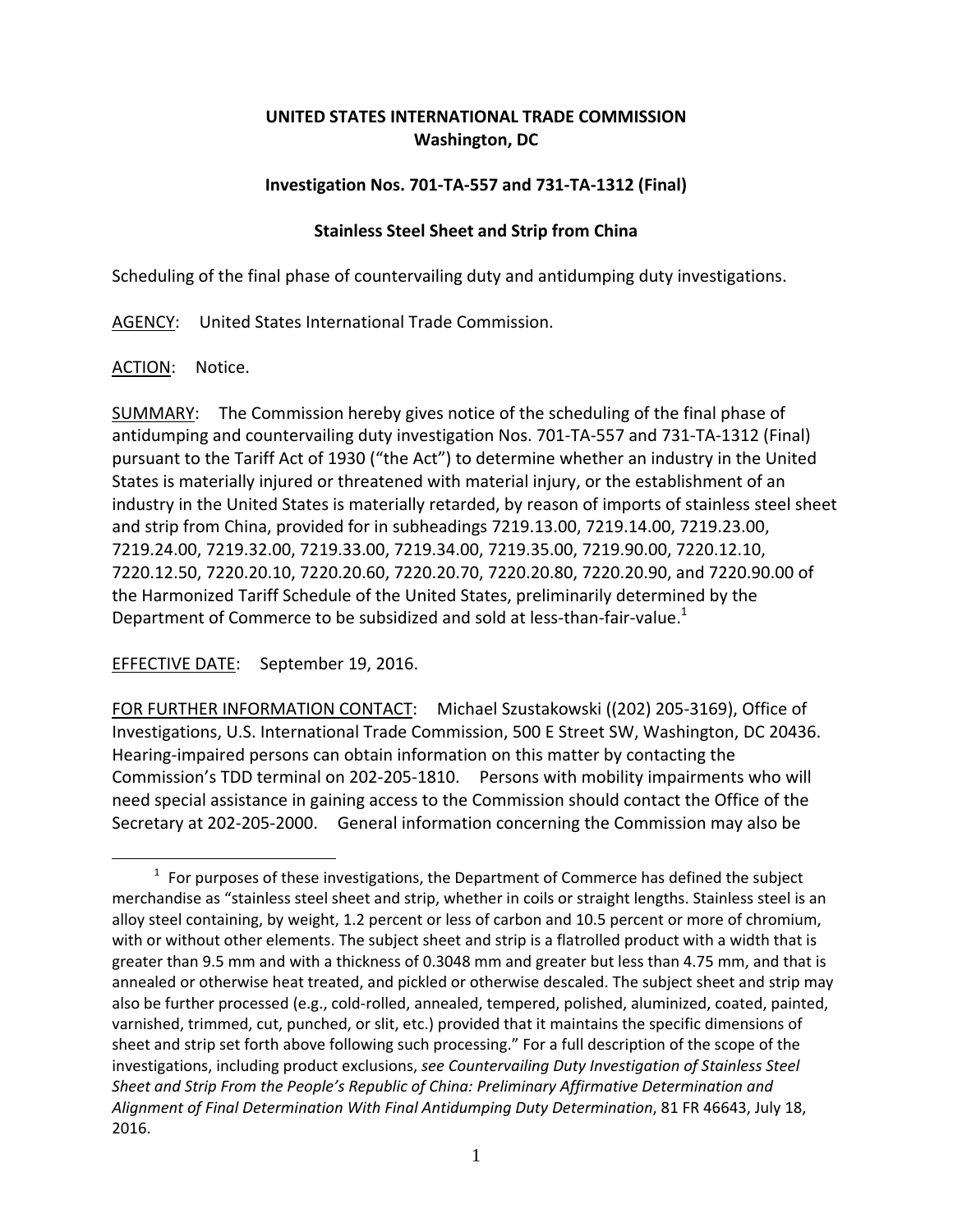obtained by accessing its internet server (*https://www.usitc.gov*). The public record for these investigations may be viewed on the Commission's electronic docket (EDIS) at *https://edis.usitc.gov*.

## SUPPLEMENTARY INFORMATION:

Background.‐‐The final phase of these investigations is being scheduled pursuant to sections 705(b) and 731(b) of the Tariff Act of 1930 (19 U.S.C. 1671d(b) and 1673d(b)), as a result of affirmative preliminary determinations by the Department of Commerce that certain benefits which constitute subsidies within the meaning of section 703 of the Act (19 U.S.C. 1671b) are being provided to manufacturers, producers, or exporters in China of stainless steel sheet and strip, and that such products are being sold in the United States at less than fair value within the meaning of section 733 of the Act (19 U.S.C. 1673b). The investigations were requested in petitions filed on February 12, 2016, by AK Steel Corp., West Chester, Ohio; Allegheny Ludlum, LLC, Pittsburgh, Pennsylvania; North American Stainless, Inc., Ghent, Kentucky; and Outokumpu Stainless USA, LLC, Bannockburn, Illinois.

For further information concerning the conduct of this phase of the investigations, hearing procedures, and rules of general application, consult the Commission's Rules of Practice and Procedure, part 201, subparts A and B (19 CFR part 201), and part 207, subparts A and C (19 CFR part 207).

Participation in the investigations and public service list.‐‐Persons, including industrial users of the subject merchandise and, if the merchandise is sold at the retail level, representative consumer organizations, wishing to participate in the final phase of these investigations as parties must file an entry of appearance with the Secretary to the Commission, as provided in section 201.11 of the Commission's rules, no later than 21 days prior to the hearing date specified in this notice. A party that filed a notice of appearance during the preliminary phase of the investigations need not file an additional notice of appearance during this final phase. The Secretary will maintain a public service list containing the names and addresses of all persons, or their representatives, who are parties to the investigations.

Limited disclosure of business proprietary information (BPI) under an administrative protective order (APO) and BPI service list.‐‐Pursuant to section 207.7(a) of the Commission's rules, the Secretary will make BPI gathered in the final phase of these investigations available to authorized applicants under the APO issued in the investigations, provided that the application is made no later than 21 days prior to the hearing date specified in this notice. Authorized applicants must represent interested parties, as defined by 19 U.S.C. 1677(9), who are parties to the investigations. A party granted access to BPI in the preliminary phase of the investigations need not reapply for such access. A separate service list will be maintained by the Secretary for those parties authorized to receive BPI under the APO.

Staff report. --The prehearing staff report in the final phase of these investigations will be placed in the nonpublic record on January 17, 2017, and a public version will be issued thereafter, pursuant to section 207.22 of the Commission's rules.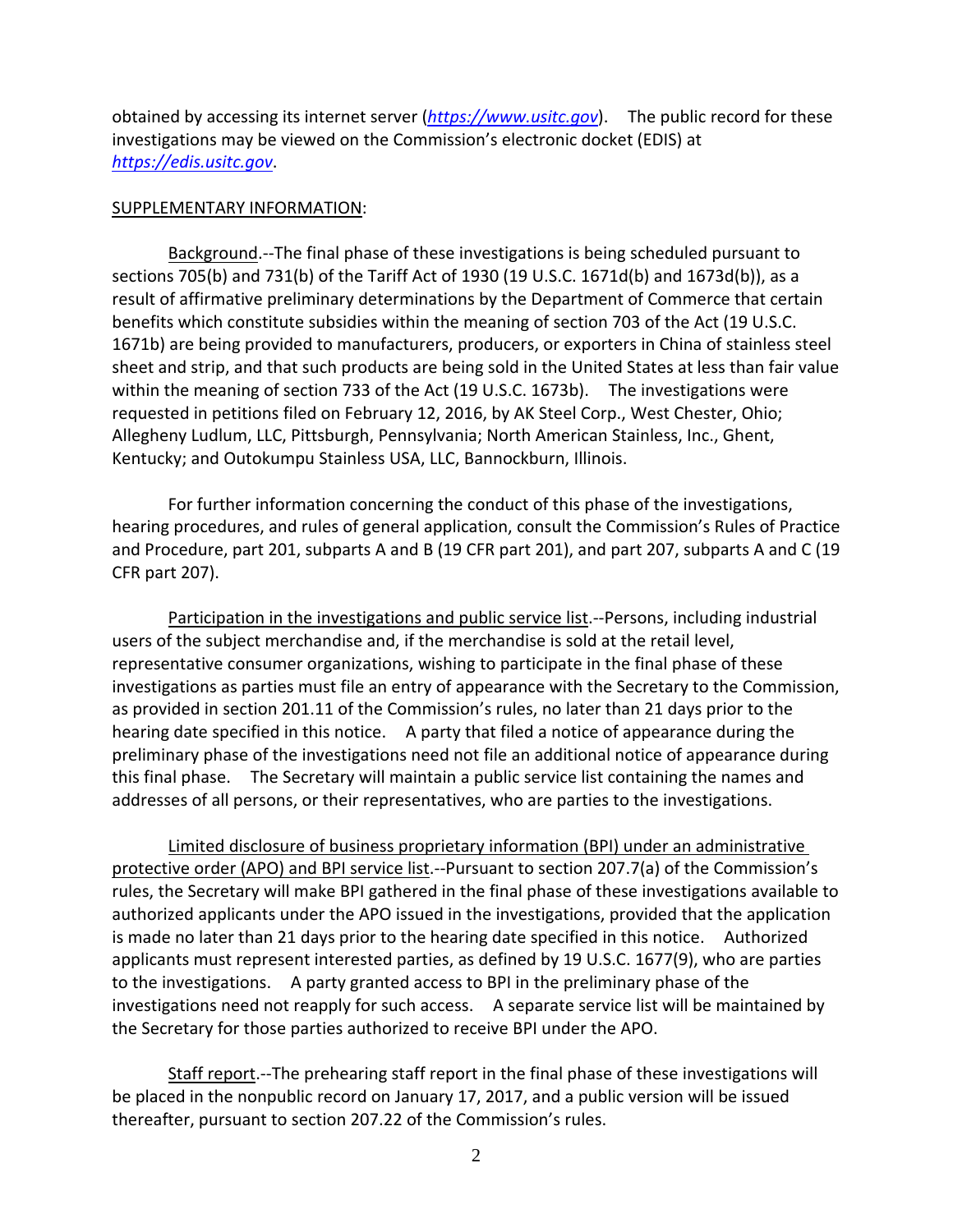Hearing.‐‐The Commission will hold a hearing in connection with the final phase of these investigations beginning at 9:30 a.m. on Tuesday, January 31, 2017, at the U.S. International Trade Commission Building. Requests to appear at the hearing should be filed in writing with the Secretary to the Commission on or before January 25, 2017. A nonparty who has testimony that may aid the Commission's deliberations may request permission to present a short statement at the hearing. All parties and nonparties desiring to appear at the hearing and make oral presentations should participate in a prehearing conference to be held on January 30, 2017, at the U.S. International Trade Commission Building, if deemed necessary. Oral testimony and written materials to be submitted at the public hearing are governed by sections 201.6(b)(2), 201.13(f), and 207.24 of the Commission's rules. Parties must submit any request to present a portion of their hearing testimony in camera no later than 7 business days prior to the date of the hearing.

Written submissions.--Each party who is an interested party shall submit a prehearing brief to the Commission. Prehearing briefs must conform with the provisions of section 207.23 of the Commission's rules; the deadline for filing is January 24, 2017. Parties may also file written testimony in connection with their presentation at the hearing, as provided in section 207.24 of the Commission's rules, and posthearing briefs, which must conform with the provisions of section 207.25 of the Commission's rules. The deadline for filing posthearing briefs is February 7, 2017. In addition, any person who has not entered an appearance as a party to the investigations may submit a written statement of information pertinent to the subject of the investigations, including statements of support or opposition to the petition, on or before February 7, 2017. On February 24, 2017, the Commission will make available to parties all information on which they have not had an opportunity to comment. Parties may submit final comments on this information on or before February 28, 2017, but such final comments must not contain new factual information and must otherwise comply with section 207.30 of the Commission's rules. All written submissions must conform with the provisions of section 201.8 of the Commission's rules; any submissions that contain BPI must also conform with the requirements of sections 201.6, 207.3, and 207.7 of the Commission's rules. The Commission's *Handbook on E‐Filing*, available on the Commission's website at *https://edis.usitc.gov*, elaborates upon the Commission's rules with respect to electronic filing.

Additional written submissions to the Commission, including requests pursuant to section 201.12 of the Commission's rules, shall not be accepted unless good cause is shown for accepting such submissions, or unless the submission is pursuant to a specific request by a Commissioner or Commission staff.

In accordance with sections 201.16(c) and 207.3 of the Commission's rules, each document filed by a party to the investigations must be served on all other parties to the investigations (as identified by either the public or BPI service list), and a certificate of service must be timely filed. The Secretary will not accept a document for filing without a certificate of service.